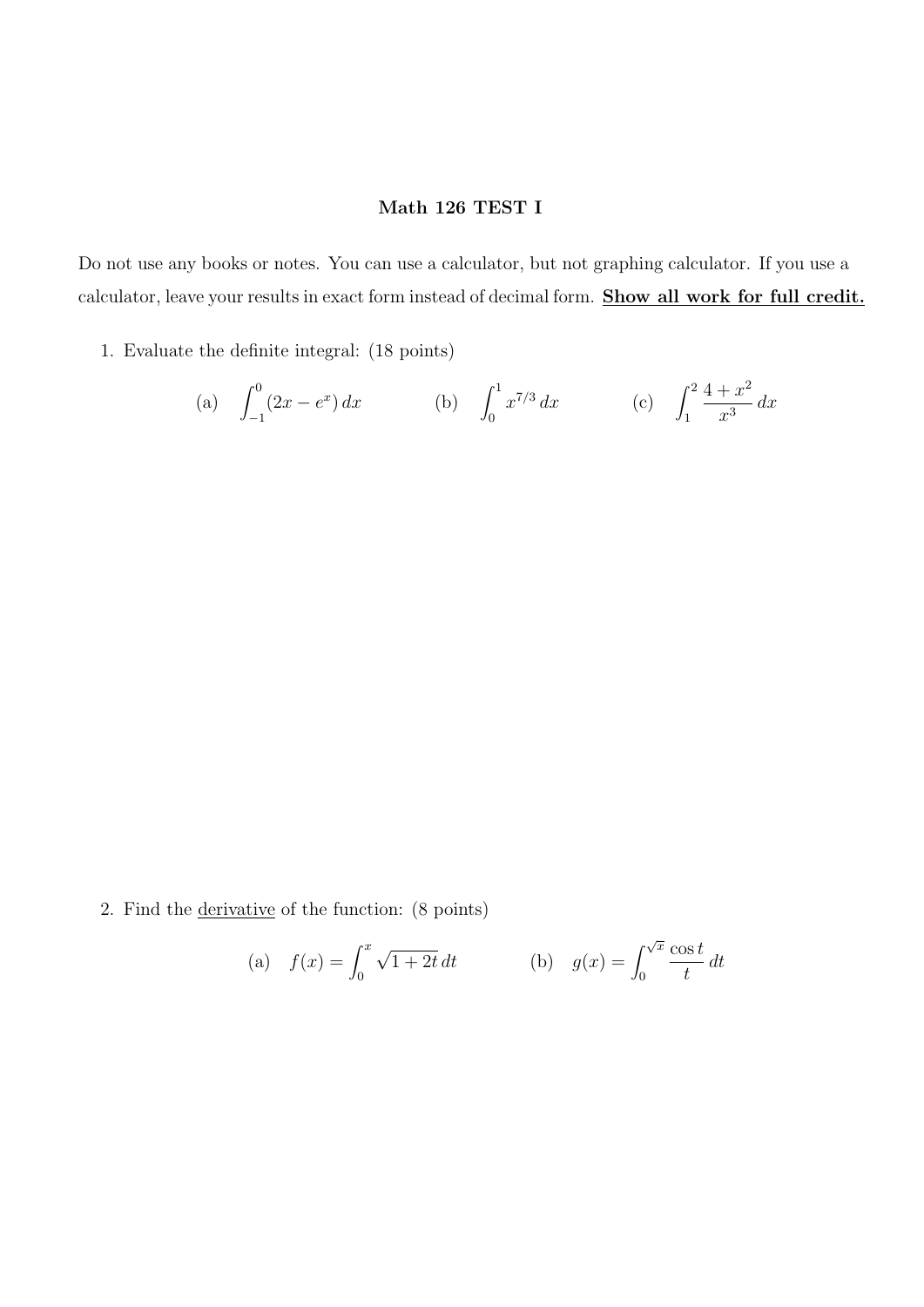3. Evaluate the indefinite integral: (12 points)

(a) 
$$
\int \frac{dx}{5-3x}
$$
 (b)  $\int x^2 \cos(1-x^3) dx$ 

4. Evaluate the definite integral: (16 points)

(a) 
$$
\int_0^2 (x-1)^{25} dx
$$
 (b)  $\int_e^{e^4} \frac{dx}{x\sqrt{\ln x}}$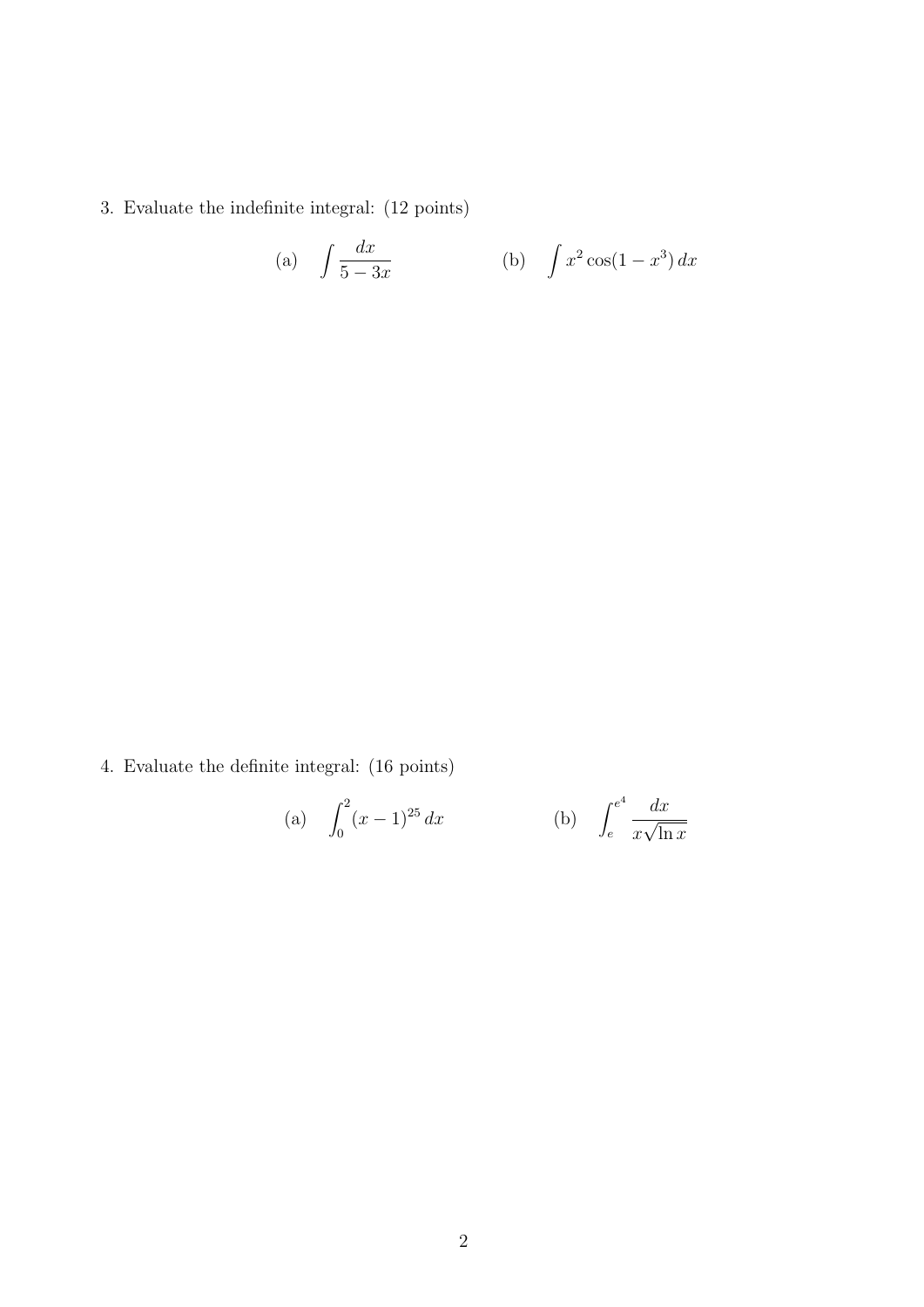5. Evaluate the indefinite integral: (16 points)

(a) 
$$
\int x \sin 4x \, dx
$$
 (b)  $\int \sin(\ln x) \, dx$ 

6. Evaluate the definite integral  $\int_0^{1/2} \sin^{-1} x \, dx$ . (10 points)